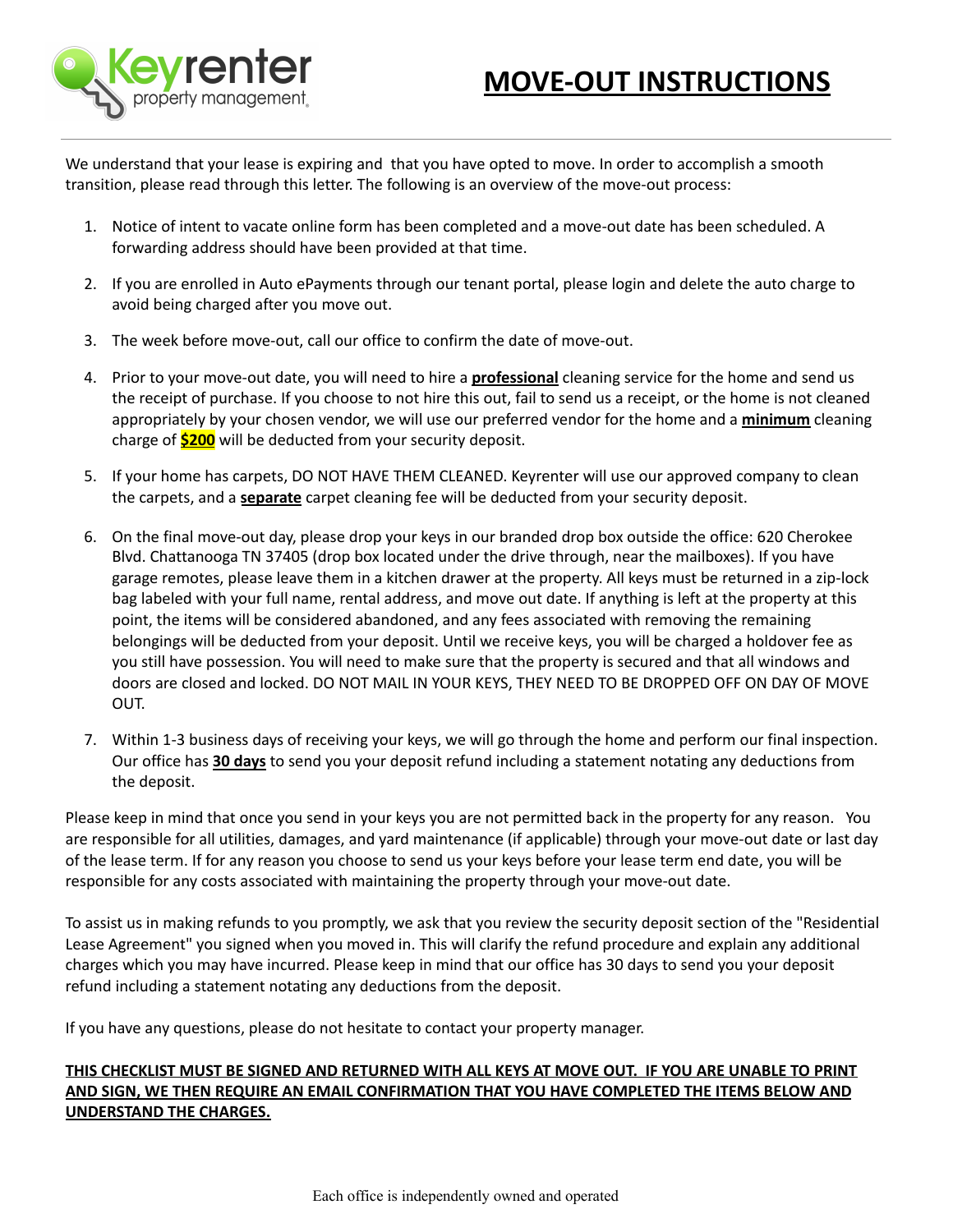#### **CLEANING INSTRUCTIONS**

In order to return your property to its acceptable and prior condition, a portion of your security deposit will be withheld to have the home and carpets (if applicable) **professionally** cleaned. You must leave the property "broom clean" (remove all personal items and trash, vacuum and sweep all areas) and we will deduct the appropriate amount from your deposit for cleaning, with the **minimum** cleaning charge being **\$200**. You may choose to hire your own cleaners for the home (NOT the carpets), and confirm this by sending your paid invoice/receipt of purchase to our office. If your chosen vendors do not perform the cleaning adequately, or you fail to send in a receipt, you will be responsible for the \$200 minimum cleaning fee. Below is the cleaning checklist we follow.

| $\Box$ Refrigerator     | Clean and sanitize interior and exterior. Unplug and pull the refrigerator out away from the wall with doors open. |
|-------------------------|--------------------------------------------------------------------------------------------------------------------|
|                         | Clean underneath and behind. After cleaning, re-plug the refrigerator and leave it running.                        |
| $\Box$ Stove            | Clean and sanitize under burners, controls, rings, drip pans, and stove top. Wipe down front and sides of range.   |
|                         | Exhaust fan must be clean and grease free. Replace drip pans and burners when done cleaning.                       |
| $\Box$ Oven             | Clean and sanitize interior, exterior, and racks. Clean under controls and heating elements. Replace heating       |
|                         | elements and racks when done cleaning.                                                                             |
| $\Box$ Microwave        | Clean and sanitize interior and exterior. If unit is microwave/stove hood, hood must be clean and free of grease.  |
| $\Box$ Dishwasher       | Clean and sanitize interior and exterior. Run empty cycle with detergent.                                          |
| $\Box$ Appliances       | Clean and sanitize interior and exterior. Pull out and clean floors underneath and walls behind.                   |
| $\Box$ Light Fixtures   | Dust and clean.                                                                                                    |
| $\Box$ Wall Plates      | Clean or replace all light switch and outlet cover plates.                                                         |
| $\Box$ Walls            | Dust and clean as needed.                                                                                          |
| $\Box$ Blinds           | Dust and clean without causing damage. Blinds should be dust and grease free.                                      |
| $\Box$ Windows          | Clean inside glass, window tracks, and sills.                                                                      |
| $\Box$ Doors            | Wipe down and clean all doors, door handles, and door trim.                                                        |
| $\Box$ Baseboards       | Wipe down and clean.                                                                                               |
| $\Box$ Cupboards        | Wipe out and clean.                                                                                                |
| $\Box$ Drawers          | Wipe out and clean.                                                                                                |
| $\Box$ Shelves          | Wipe off and clean.                                                                                                |
| $\Box$ Cabinets         | Clean inside and out. Wipe down and clean cabinet faces. Cabinet faces should be dust and grease free.             |
| $\Box$ Pantry           | Wipe down and clean shelves, baseboards, trim, door, and door handle.                                              |
| $\Box$ Counters         | Clean and sanitize countertops and backsplash.                                                                     |
| <b>Sink</b><br>$\Box$   | Scour Sinks and remove all stains. Disposal should be clean and in working order.                                  |
| <b>Floors</b><br>$\Box$ | Vacuum carpets. Sweep and mop linoleum, tile, or laminate.                                                         |

## **KITCHEN**

### **LIVING/FAMILY ROOMS**

| $\Box$ Light Fixtures | Dust and clean.                                                               |
|-----------------------|-------------------------------------------------------------------------------|
| $\Box$ Wall Plates    | Clean or replace all light switch and outlet cover plates.                    |
| $\Box$ Walls          | Dust and clean as needed.                                                     |
| $\Box$ Mirrors        | Dust and clean.                                                               |
| $\Box$ Blinds         | Dust and clean without causing damage. Blinds should be dust and grease free. |
| $\Box$ Windows        | Clean inside glass, window tracks, and sills.                                 |
| $\Box$ Shelves        | Wipe off and clean.                                                           |
| $\Box$ Doors          | Wipe down and clean all doors, door handles, and door trim.                   |
| $\Box$ Baseboards     | Wipe down and clean all baseboards and door trim.                             |
| $\Box$ Closets        | Dust and clean shelves, doors, door knobs, baseboards, and trim.              |
| $\Box$ Floors         | Vacuum carpets. Sweep and mop linoleum, tile, or laminate.                    |
|                       |                                                                               |

### **BATHROOMS** □ **Tub/Shower** Bathtub and shower must be scoured to remove any rings, soap build up, hard water marks, and mildew. Sides of the tub enclosure and shower must be clean and free of any soap build up. (Spray foam bathroom cleaner works well)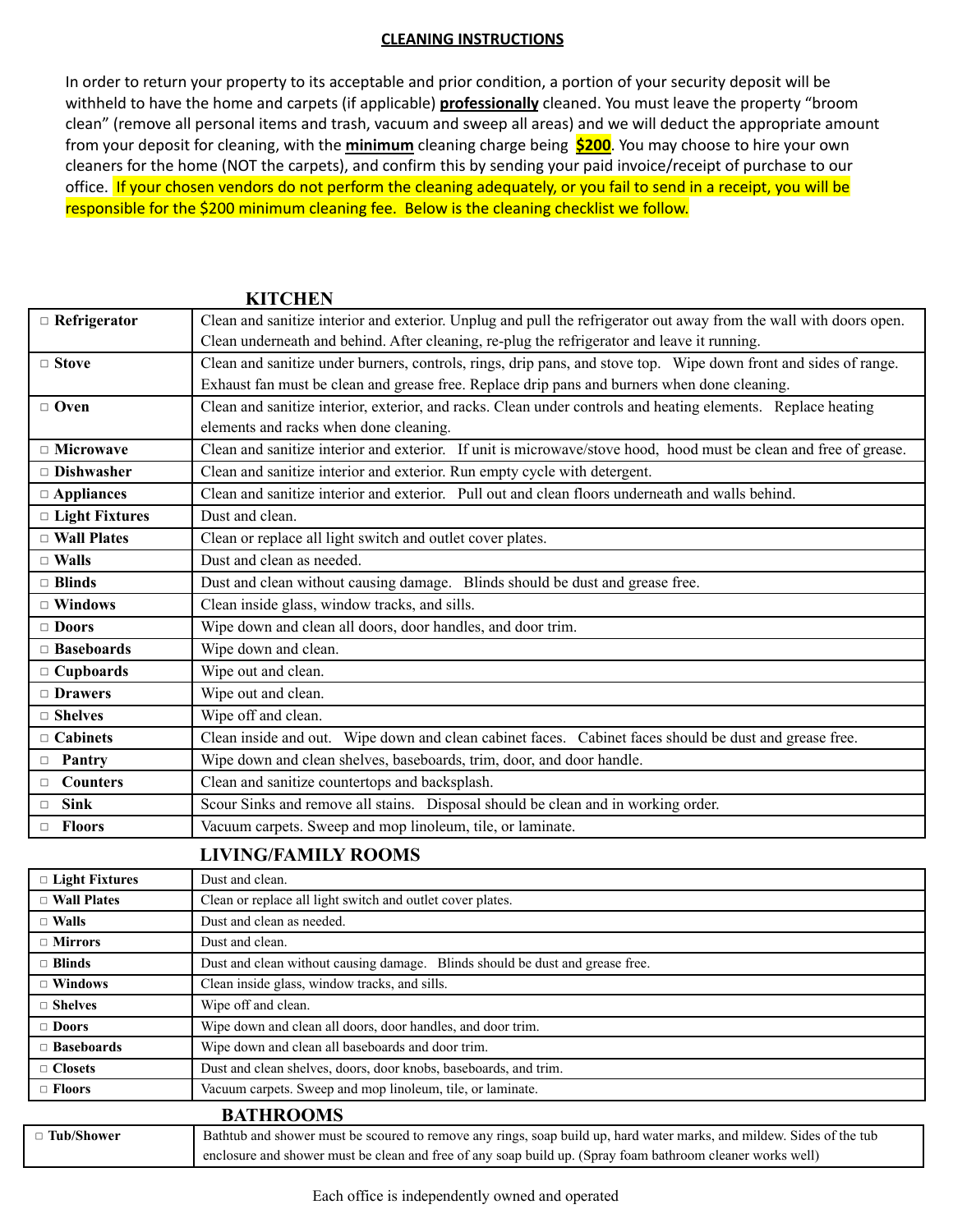| $\Box$ Toilet           | Toilet bowl must be scoured and cleaned with a disinfectant. The outside of the bowl, including the seat, rim, tank, and base |
|-------------------------|-------------------------------------------------------------------------------------------------------------------------------|
|                         | must be clean and disinfected. (An old toothbrush works well along the bolts and base of the toilet fixture)                  |
| $\Box$ Closets          | Dust and clean shelves, doors, door knobs, baseboards, and trim.                                                              |
| $\Box$ Vanity           | Clean interior and exterior. Wipe down and clean cabinet faces and drawers. Clean and sanitize counter tops.                  |
| $\Box$ Medicine Cabinet | Dust and clean interior and exterior.                                                                                         |
| $\Box$ Light Fixtures   | Dust and clean.                                                                                                               |
| $\Box$ Wall Plates      | Clean or replace all light switch and outlet cover plates.                                                                    |
| $\Box$ Walls            | Dust and clean as needed.                                                                                                     |
| $\Box$ Mirror           | Dust and clean.                                                                                                               |
| $\Box$ Blinds           | Dust and clean without causing damage. Blinds should be dust and grease free.                                                 |
| $\Box$ Windows          | Clean inside glass, window tracks, and sills.                                                                                 |
| $\Box$ Doors            | Wipe down and clean all doors, door handles, and door trim.                                                                   |
| $\Box$ Baseboards       | Wipe down and clean.                                                                                                          |
| $\Box$ Shelves          | Wipe off and clean.                                                                                                           |
| $\Box$ Sink             | Scour Sinks and remove all stains.                                                                                            |
| $\Box$ Floors           | Vacuum carpets. Sweep and mop linoleum, tile, or laminate.                                                                    |

# **BEDROOMS**

| $\Box$ | <b>Light Fixtures</b> | Dust and clean.                                                                  |
|--------|-----------------------|----------------------------------------------------------------------------------|
| $\Box$ | <b>Wall Plates</b>    | Clean or replace all light switch and outlet cover plates.                       |
| $\Box$ | <b>Walls</b>          | Dust and clean as needed.                                                        |
| $\Box$ | <b>Mirrors</b>        | Dust and clean.                                                                  |
| $\Box$ | <b>Blinds</b>         | Blinds should be dust and grease free.<br>Dust and clean without causing damage. |
| П.     | <b>Windows</b>        | Clean inside glass, window tracks, and sills.                                    |
| $\Box$ | <b>Shelves</b>        | Wipe off and clean.                                                              |
| $\Box$ | <b>Doors</b>          | Wipe down and clean all doors, door handles, and door trim.                      |
| $\Box$ | <b>Baseboards</b>     | Wipe down and clean all baseboards and door trim.                                |
| $\Box$ | <b>Closets</b>        | Dust and clean shelves, doors, door knobs, baseboards, and trim.                 |
| П.     | <b>Floors</b>         | Vacuum carpets. Sweep and mop linoleum, tile, or laminate.                       |

|              | <b>EXTERIOR</b>                                                   |
|--------------|-------------------------------------------------------------------|
| $\Box$ Porch | Sweep or blow off dirt and clear all cobwebs.                     |
| $\Box$ Deck  | Sweep or blow off dirt and clear all cobwebs.                     |
| $\Box$ Yard  | Pick up and remove any trash, debris, and animal waste from yard. |
| $\Box$ Doors | Clean and wipe down exterior doors.                               |
|              | $C \cup D \cup C \cup C \cup D$                                   |

# **GARAGE/CARPORT**

| $\Box$ Windows     | Clean inside glass, window tracks, and sills.              |
|--------------------|------------------------------------------------------------|
| $\Box$ Shelves     | Dust and clean all shelves and cabinets.                   |
| $\Box$ Wall Plates | Clean or replace all light switch and outlet cover plates. |
| $\Box$ Doors       | Clean and wipe down door and door handle.                  |
| $\Box$ General     | Sweep or blowout any dirt, cobwebs, and leaves.            |
| <b>CENEDAI</b>     |                                                            |

|                       | GENEKAL                                                                          |
|-----------------------|----------------------------------------------------------------------------------|
| $\Box$ Light Bulbs    | Install new bulbs if they are missing or burned out.                             |
| $\Box$ Light Fixtures | Dust and clean.                                                                  |
| $\Box$ Ceiling Fans   | Dust and clean.                                                                  |
| $\Box$ Walls          | Dust and clean as needed.                                                        |
| $\Box$ Mirrors        | Dust and clean.                                                                  |
| $\Box$ Blinds         | Dust and clean without causing damage.<br>Blinds should be dust and grease free. |
| $\Box$ Windows        | Clean inside glass, window tracks, and sills.                                    |
| $\Box$ Shelves        | Wipe off and clean.                                                              |
| $\Box$ Doors          | Wipe down and clean all doors, door handles, and door trim.                      |
| $\Box$ Baseboards     | Wipe down and clean all baseboards and door trim.                                |
| $\Box$ Closets        | Dust and clean shelves, doors, door knobs, baseboards, and trim.                 |
| $\Box$ Floors         | Vacuum carpets. Sweep and mop linoleum, tile, or laminate.                       |
| $\Box$ Trash          | Remove all trash, debris, and personal items.                                    |